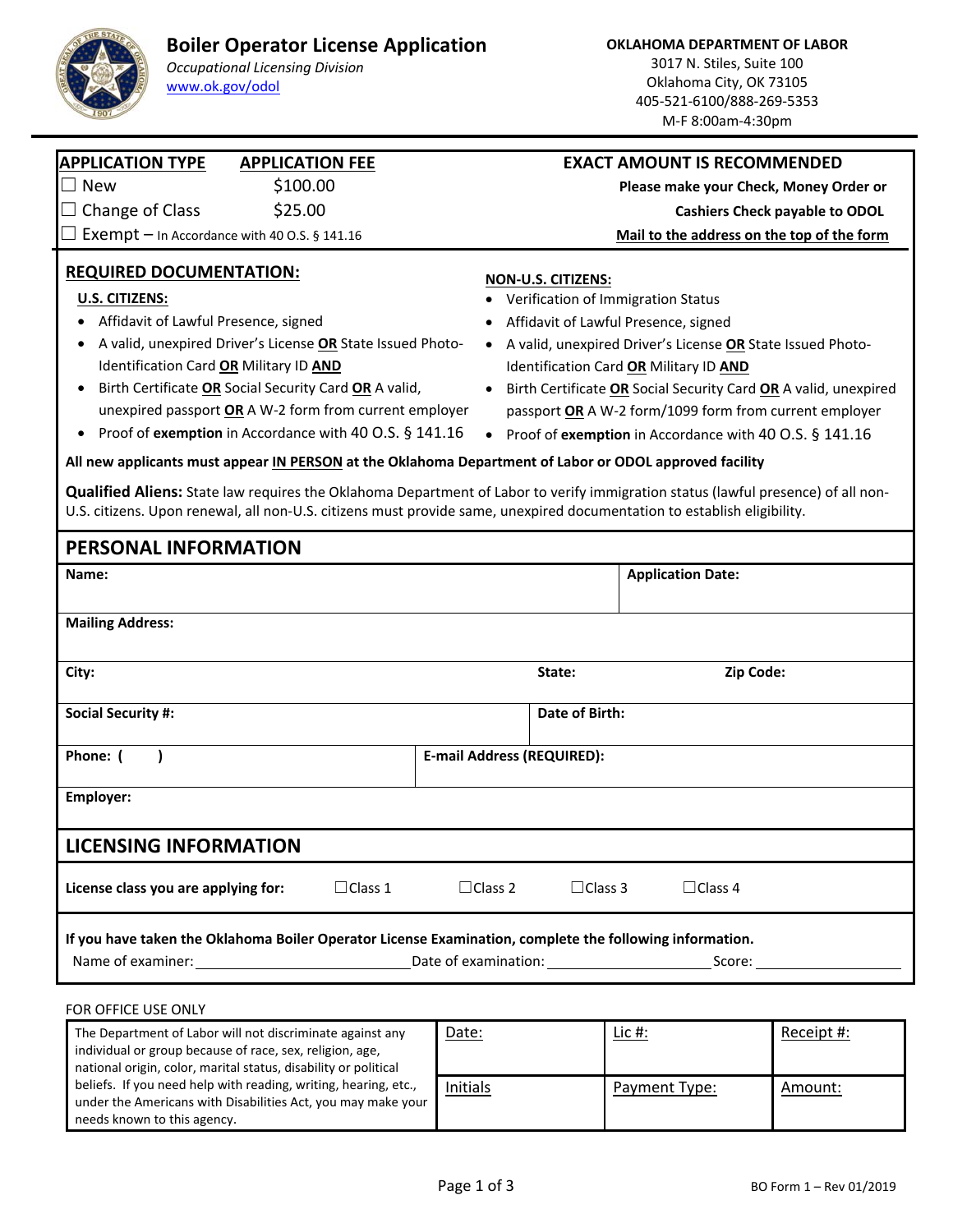**EXPERIENCE** Complete the following section ensuring you provide sufficient information and detail to satisfy the qualifications for the class of license being applied for on this application.

|                                                                                                                                                                                                                                                       | Operator licenses currently / previously held (ATTACH COPIES TO THIS APPLICATION)  |              |                            |                         |  |
|-------------------------------------------------------------------------------------------------------------------------------------------------------------------------------------------------------------------------------------------------------|------------------------------------------------------------------------------------|--------------|----------------------------|-------------------------|--|
| <b>Title of License:</b>                                                                                                                                                                                                                              | Class:                                                                             | License #:   |                            | <b>Expiration Date:</b> |  |
| <b>Title of License:</b>                                                                                                                                                                                                                              | Class:                                                                             | License #:   |                            | <b>Expiration Date:</b> |  |
| <b>Title of License:</b>                                                                                                                                                                                                                              | Class:                                                                             | License #:   |                            | <b>Expiration Date:</b> |  |
| List all boiler operating experience, beginning with your current position and working backwards. List the name and<br>complete address of all current and former employers along with a brief description of your duties, including the<br>Employer: | types of boilers operated and/or maintained (attach additional sheet if necessary) |              |                            |                         |  |
|                                                                                                                                                                                                                                                       |                                                                                    |              |                            |                         |  |
| <b>Complete Address:</b>                                                                                                                                                                                                                              |                                                                                    |              |                            |                         |  |
| Supervisor:                                                                                                                                                                                                                                           |                                                                                    |              | Phone: (<br>$\lambda$      |                         |  |
| <b>Dates of Employment:</b>                                                                                                                                                                                                                           |                                                                                    |              | <b>Position:</b>           |                         |  |
| <b>Boiler Operating Experience:</b>                                                                                                                                                                                                                   | $\square$ Yes                                                                      | $\square$ No |                            |                         |  |
| <b>Name of Boiler Manufacturer:</b>                                                                                                                                                                                                                   |                                                                                    |              | <b>Operating Pressure:</b> | <b>Boiler Input:</b>    |  |
| Employer:                                                                                                                                                                                                                                             |                                                                                    |              |                            |                         |  |
| <b>Complete Address:</b>                                                                                                                                                                                                                              |                                                                                    |              |                            |                         |  |
| Supervisor:                                                                                                                                                                                                                                           |                                                                                    |              | Phone: (                   |                         |  |
| <b>Dates of Employment:</b>                                                                                                                                                                                                                           |                                                                                    |              | <b>Position:</b>           |                         |  |
| <b>Boiler Operating Experience:</b>                                                                                                                                                                                                                   | $\Box$ Yes                                                                         | $\square$ No |                            |                         |  |
| <b>Name of Boiler Manufacturer:</b>                                                                                                                                                                                                                   |                                                                                    |              | <b>Operating Pressure:</b> | <b>Boiler Input:</b>    |  |
| <b>General Duties:</b>                                                                                                                                                                                                                                |                                                                                    |              |                            |                         |  |
|                                                                                                                                                                                                                                                       |                                                                                    |              |                            |                         |  |